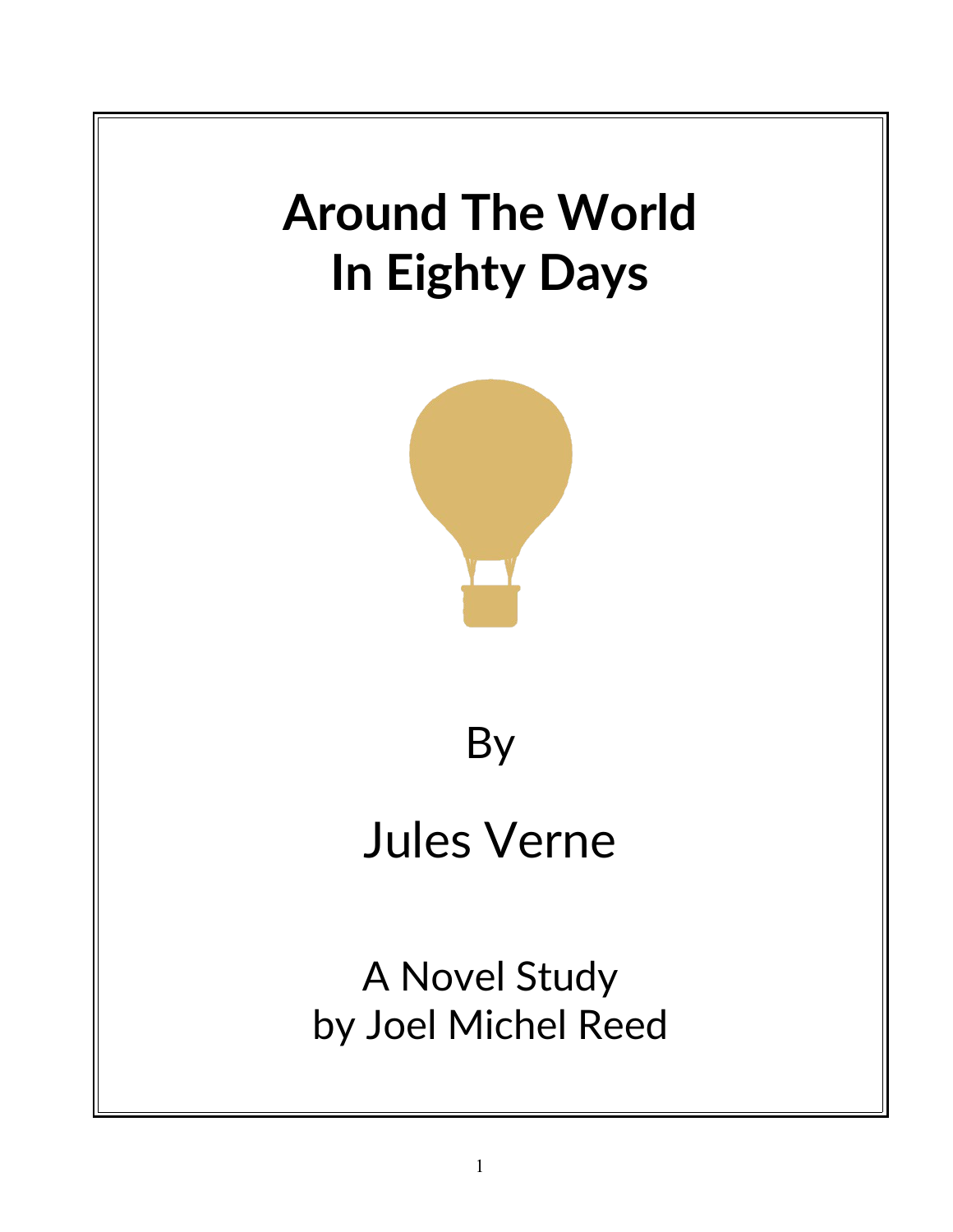By Jules Verne



## **Table of Contents**

| <b>Suggestions and Expectations</b> | 3  |
|-------------------------------------|----|
|                                     |    |
| List of Skills                      | 4  |
|                                     |    |
| Synopsis / Author Biography         | 5  |
|                                     |    |
| <b>Student Checklist</b>            | 6  |
| Reproducible Student Booklet        |    |
| <b>Answer Key</b>                   | 67 |
|                                     |    |

**About the author:** Joel Reed has over 70 published novel studies and is the author of four  $|$ novels. For information on his work and literature, please visit [www.reednovelstudies.com](http://www.reednovelstudies.com/)

> Copyright © 2017 Joel Reed Revisions Completed in 2022 All rights reserved by author. Permission to copy for single classroom use only. Electronic distribution limited to single classroom use only. Not for public display.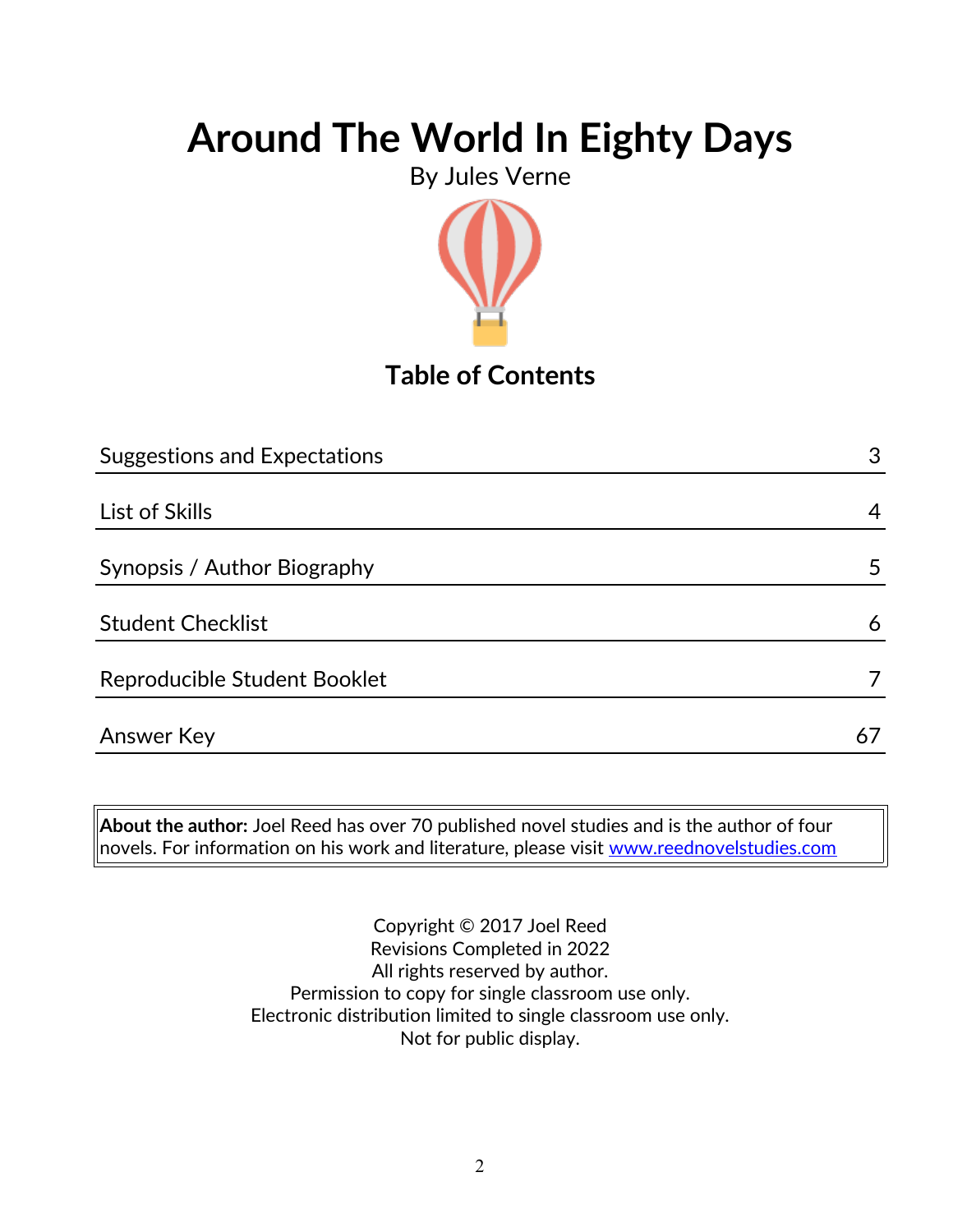By Jules Verne

### **Suggestions and Expectations**

This curriculum unit can be used in a variety of ways. Each chapter of the novel study focuses on three or four chapters of *Around The World In Eighty Days* and is comprised of five of the following activities:

- 1. Before You Read
- 2. Vocabulary Building
- 3. Comprehension Questions
- 4. Language Activities
- 5. Extension Activities

#### **Links with the Common Core Standards (U.S.)**

Many of the units activities are supported by the Common Core Standards. For instance the *Reading Standards for Literature, Grade 5*, makes reference to

a) determining the meaning of words and phrases. . . including figurative language;

b) explaining how a series of chapters fits together to provide the overall structure;

c) compare and contrast two characters;

d) determine how characters … respond to challenges;

e) drawing inferences from the text;

f) determining a theme of a story . . . **and many others.**

- Students can work on the activities at their own pace.
- Every activity need not be completed by all students.
- A **portfolio cover** is included (Page Seven) as well as a **Checklist** (Page Six) to keep a record of completed work.

A principal expectation of the unit is that students will develop their skills in reading, writing, listening and oral communication, as well as in reasoning and critical thinking. Students will also be expected to provide clear answers to questions and well-constructed explanations. It is critical as well that students be able to relate events and the feelings of characters to their own lives and experiences and describe their own interpretation of a particular passage.

A strength of the unit is that students can work on the activities at their own pace. Every activity need not be completed by all students.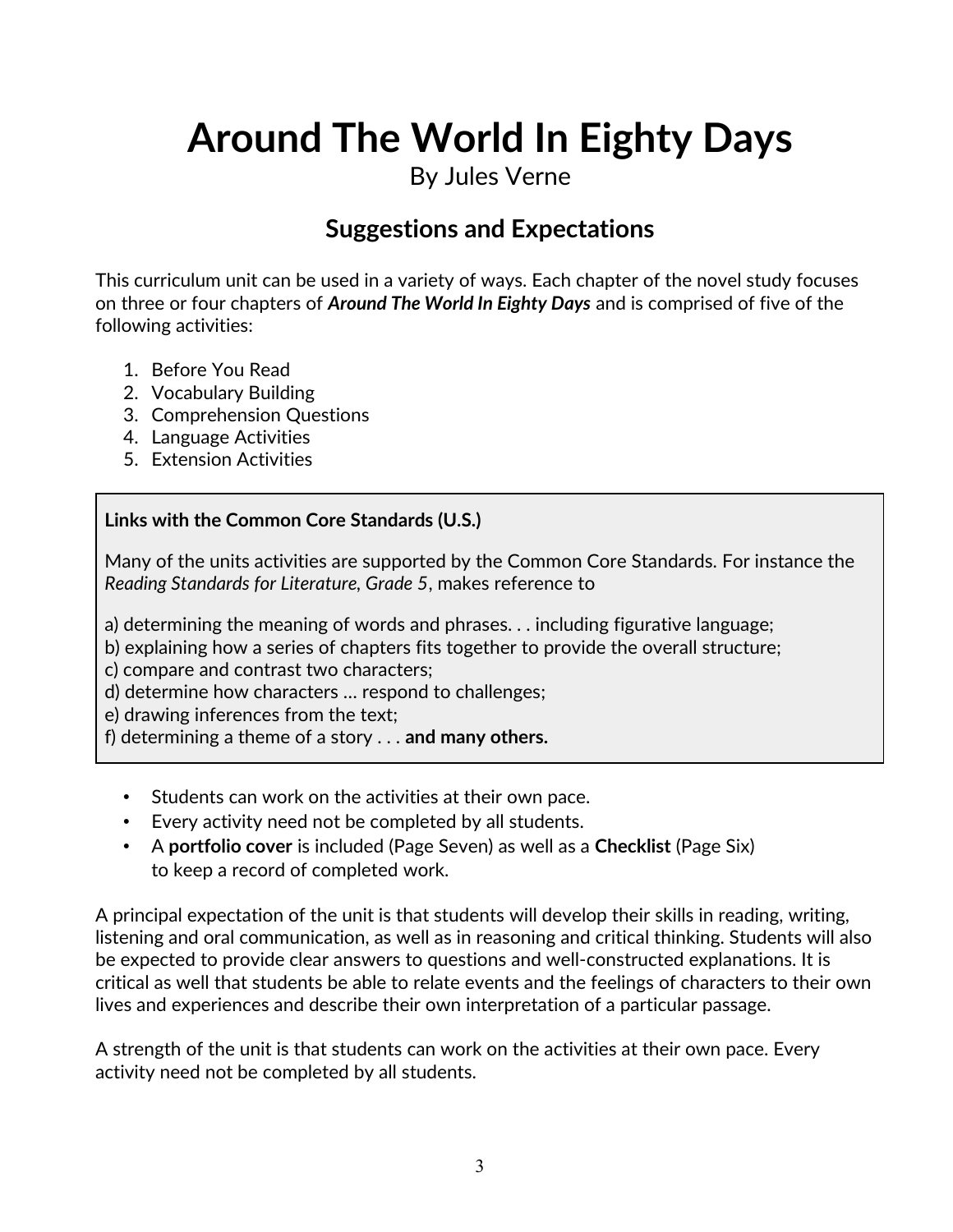### By Jules Verne

## **List of Skills**

#### **Vocabulary Development**

- 1. Locating descriptive words / phrases 6. Use of singular/plural nouns
- 2. Listing synonyms/homonyms 7. Listing compound words
- 3. Identifying / creating *alliteration* 8. Identifying parts of speech
- 4. Identify *exaggeration* 9. Identifying syllables
- 

#### **Setting Activities**

1. Summarize the details of a setting

#### **Plot Activities**

- 1. Complete a *time line* of events 4. Identify *cliffhangers*
- 
- 3. Complete Five W's Chart 6. Story summary pyramid.

#### **Character Activities**

- 
- 2. Character comparison

#### **Creative and Critical Thinking**

- 
- 2. Write a newspaper story **7.** Write a book review
- 
- 
- 5. Write an author biography 10. Write a short story.

#### **Art Activities**

- 
- 
- 3. Lights, Camera, Action! 6. Create a mural
- 
- 
- 
- 
- 5. Identify/create *similes* 10. Identify *personification*

- 
- 2. Identify conflict in the story 5. Identify the climax of the novel.
	-
- 1. Determine character traits 3. Relating personal experiences
- 1. Research assignments 6. Write about personal feelings
	-
- 3. Participate in a talk show 8. Complete an Observation Sheet
- 4. Conduct an interview 9. Complete a KWS Chart
	-
- 1. A Storyboard **1.** A Storyboard **1.** A Storyboard
- 2. Draw It Like It Is. 5. Create a comic strip
	-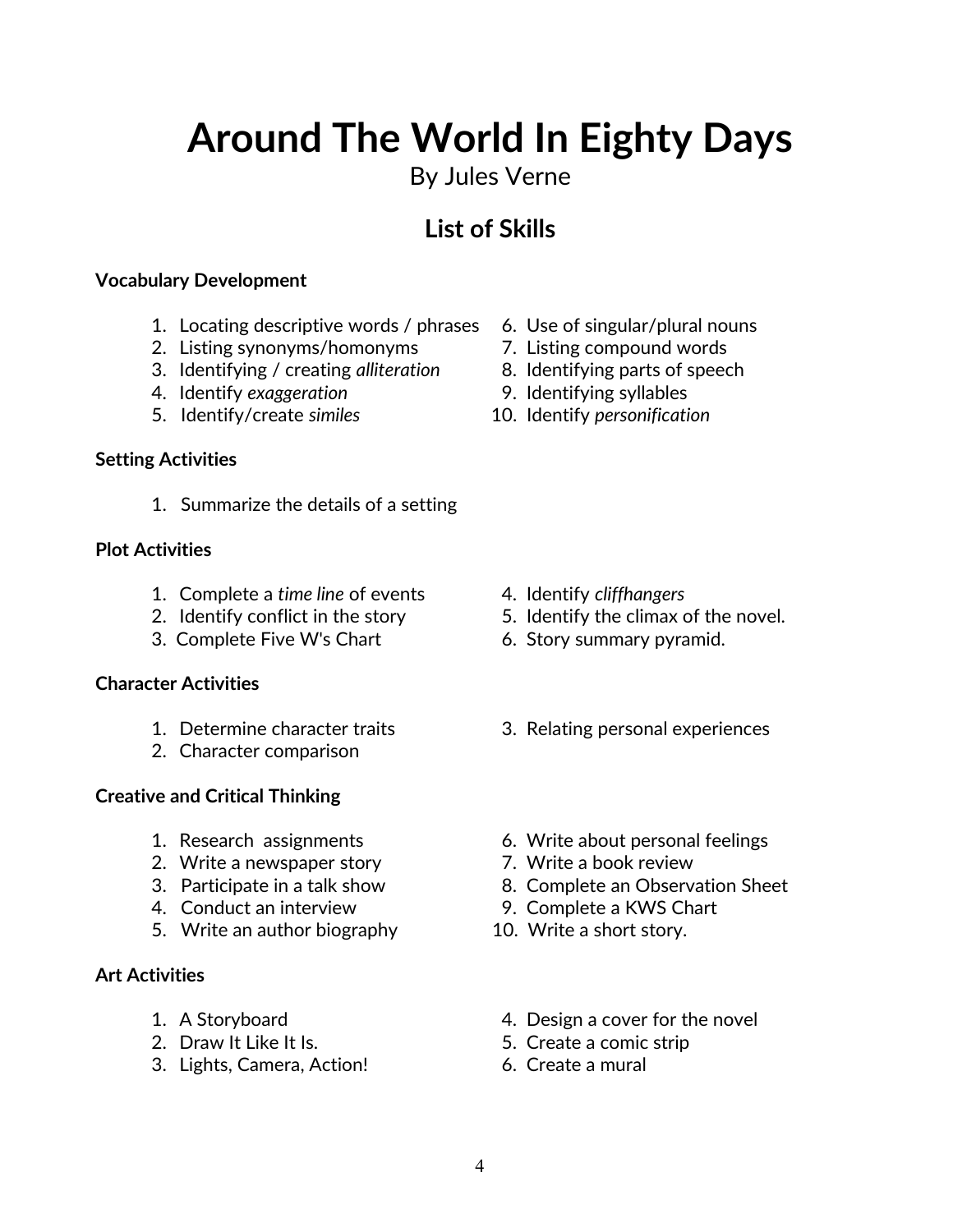By Jules Verne



#### **Synopsis**

 Taking up a challenge from his whist partners, a mysterious English gentleman named Phileas Fogg wagers half his fortune and abandons his quiet domestic routine to undertake a daring feat: to circle the globe in a mere 80 days, an achievement unheard of in the Victorian world. (Courtesy of Dover Publications)

A complete synopsis and other helpful reviews can be found on the following website: https://en.wikipedia.org/wiki/Around the World in Eighty Days



Biography courtesy of Wikipedia: https://en.wikipedia.org/wiki/Jules\_Verne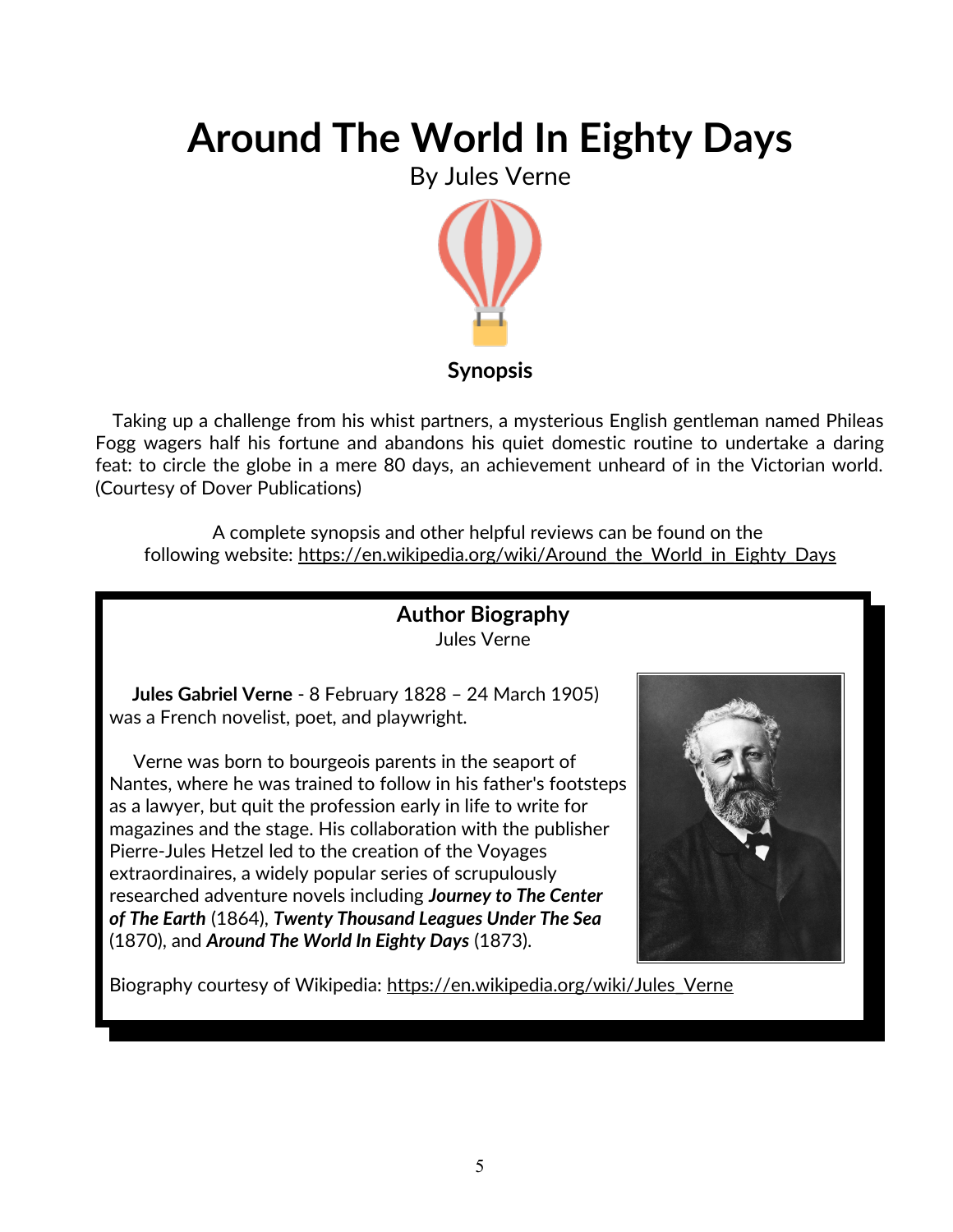By Jules Verne



### **Student Checklist**

Student Name

| Assignment | Grade / Level | Comments |
|------------|---------------|----------|
|            |               |          |
|            |               |          |
|            |               |          |
|            |               |          |
|            |               |          |
|            |               |          |
|            |               |          |
|            |               |          |
|            |               |          |
|            |               |          |
|            |               |          |
|            |               |          |
|            |               |          |
|            |               |          |
|            |               |          |
|            |               |          |
|            |               |          |
|            |               |          |
|            |               |          |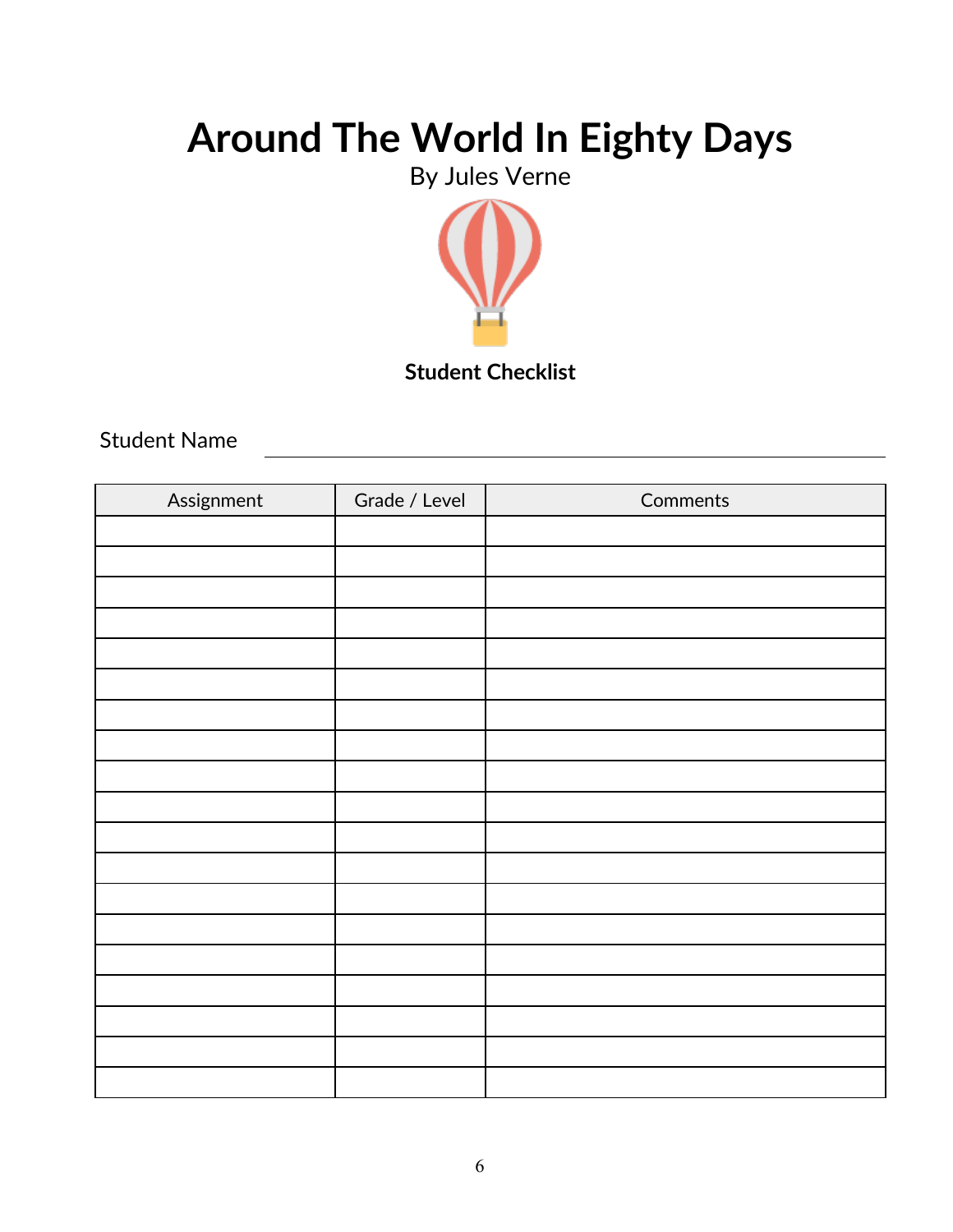

# *By Jules Verne*

Name: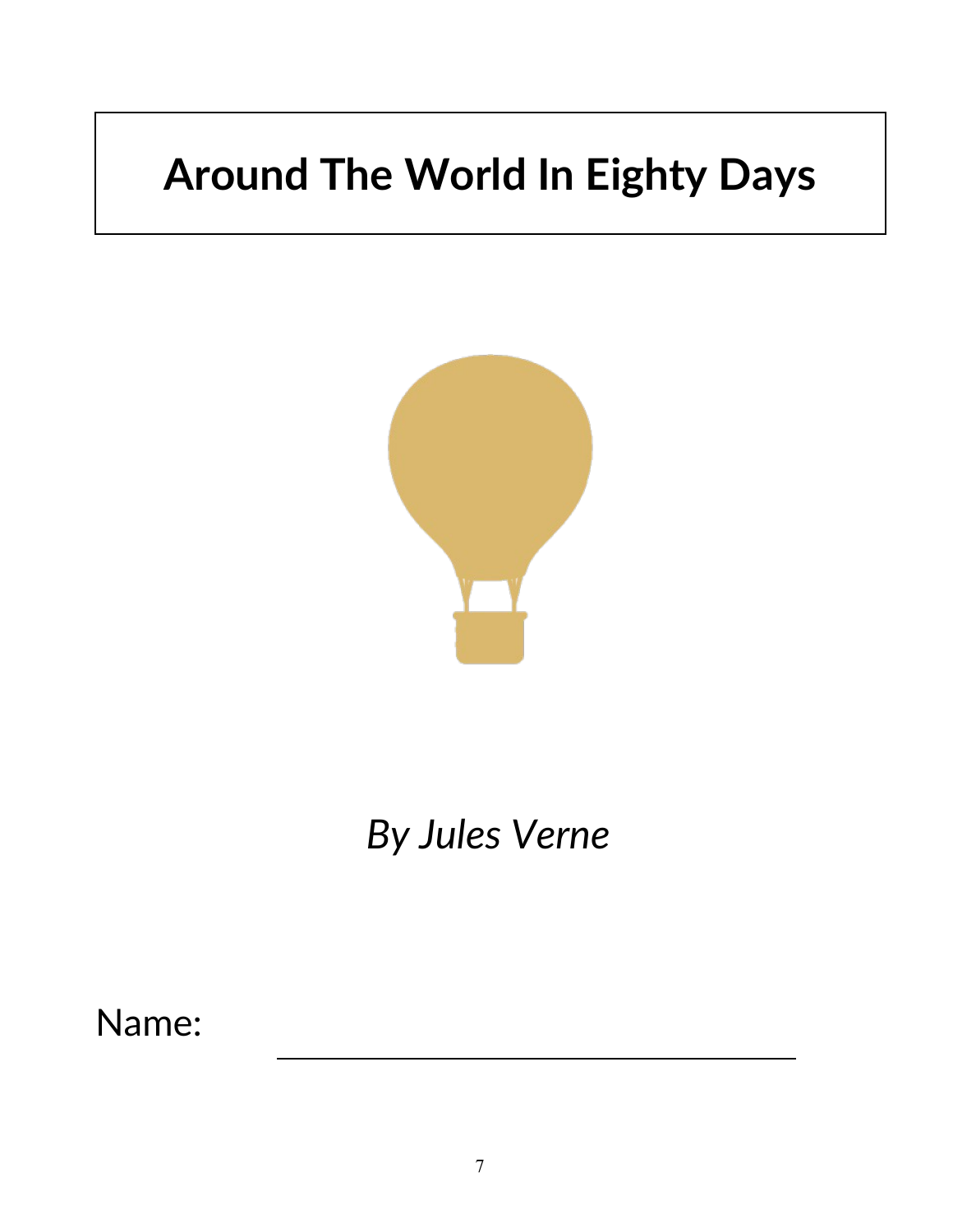By Jules Verne



### **Chapters 1-3**



### **Before you read the chapter**:

One of the primary themes of our novel focuses on gambling. In your own words, describe whether you believe gambling to be good or bad for society. Be sure to defend your answer.

### **Vocabulary:**

The reader is introduced to a number of unique words and phrases in our novel. Draw a straight line to connect the vocabulary word to its definition. Remember to use a straight edge.

- 
- 1. Deliberation **A.** An opinion formed on the basis of incomplete information.
- 2. Entomologist B. Something that is not obtainable elsewhere.
- 3. Exclusive C. Done consciously and intentionally.
- 4. Acquaintance D. Examine or inspect closely and thoroughly.
- 5. Conjecture E. Long and careful consideration or discussion.
- 6. Eccentric F. A person one knows slightly, but not a close friend.
- 7. Deliberate G. Done according to a systematic or established procedure.
- 8. Whimsical **H. A person who studies zoology concerned with insects.**
- 
- 
- 9. Scrutinize I. Unconventional and slightly strange.
- 10. Methodical J. Something described as playfully quaint or fanciful, especially in an appealing and amusing way.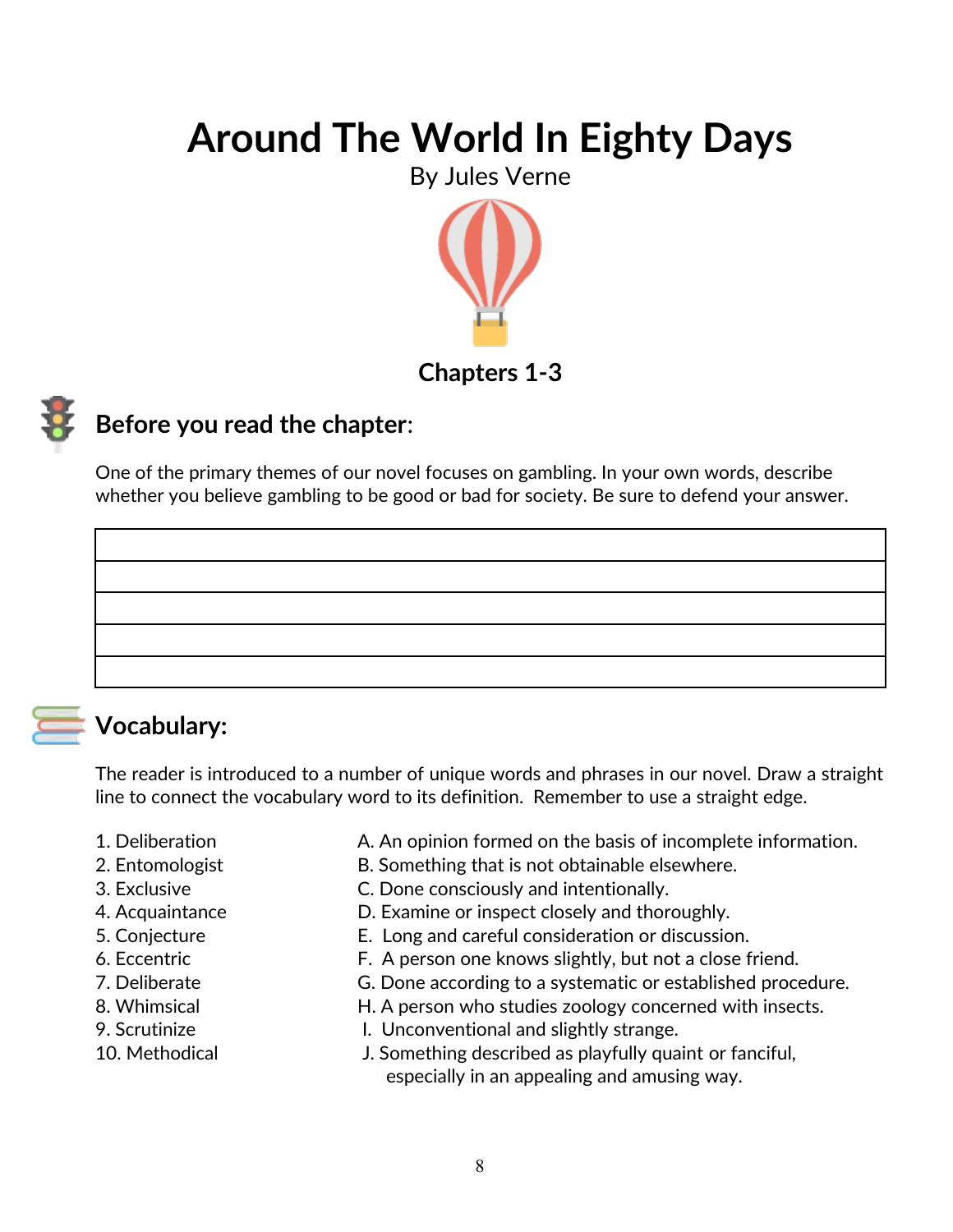## **Questions**

1. Circle the correct narrative that our novel follows, and the reason for your choice.

First Person Second Person Third Person

2. Describe the setting of our story as Chapter One begins.

3. Which of the following attributes would you use to describe Phileas Fogg?

| A.   Tall, Handsome, Wealthy, Hated Routine. |
|----------------------------------------------|
| B. Short, Quiet, Wealthy, Enjoyed Routine.   |
| C. Short, Talkative, Wealthy, Hated Routine. |

 4. Using resources from your school library or the Internet, briefly describe some of the various duties of a *valet* during the nineteenth century.

5. What kind of employer or 'master' was Passepartout looking for, and why?

6. How much money was stolen from the bank in England as a result of the robbery?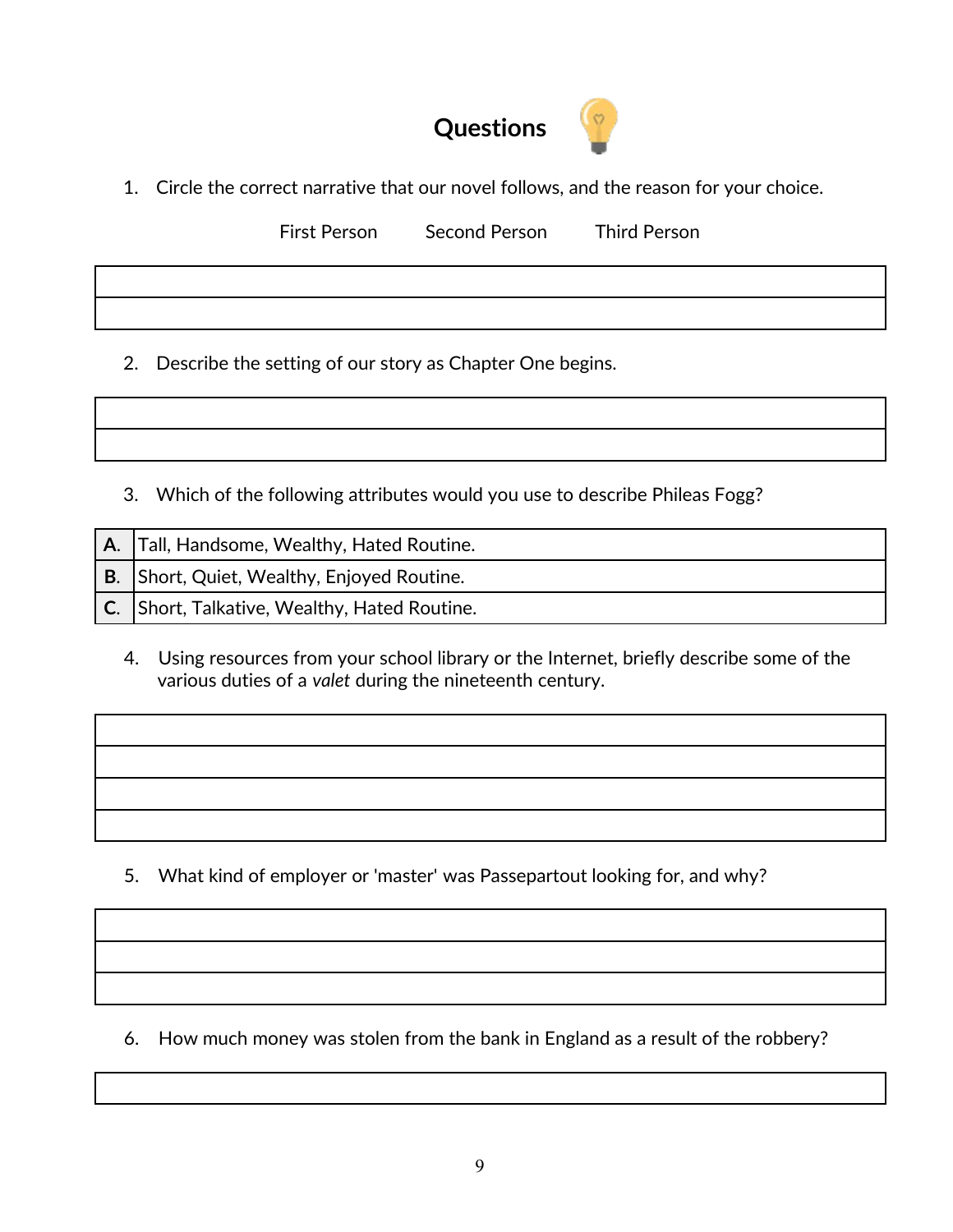## **Language Activity**



**A.** A **simile** is a comparison using the words *like* or *as*. The following is an example from Chapter One: *"Phileas Fogg was seated squarely in his armchair, his feet close together like those of a grenadier on parade, his hands resting on his knees, his body straight, his head erect; he was steadily watching a complicated clock which indicated the hours, the minutes, the seconds, the days, the months, and the years."* 



What two things are being compared in this example?

Invent two of your own **similes** comparing two different people or objects with something from your own imagination:

### **B. Anagrams**

An **anagram** is a word that is formed by changing the order of the letters of another word. For example, the letters in the word **EXCEPT** can also form the word **EXPECT**. Follow these directions to form the anagrams:

Using the word in the left-hand column move [all of] the letters around in any order to form brand new words. Find as many new words as possible for each word.

| Word           | Anagram(s) |
|----------------|------------|
| Unaverted      |            |
| Strain         |            |
| Heart          |            |
| Shingle        |            |
| <b>Taverns</b> |            |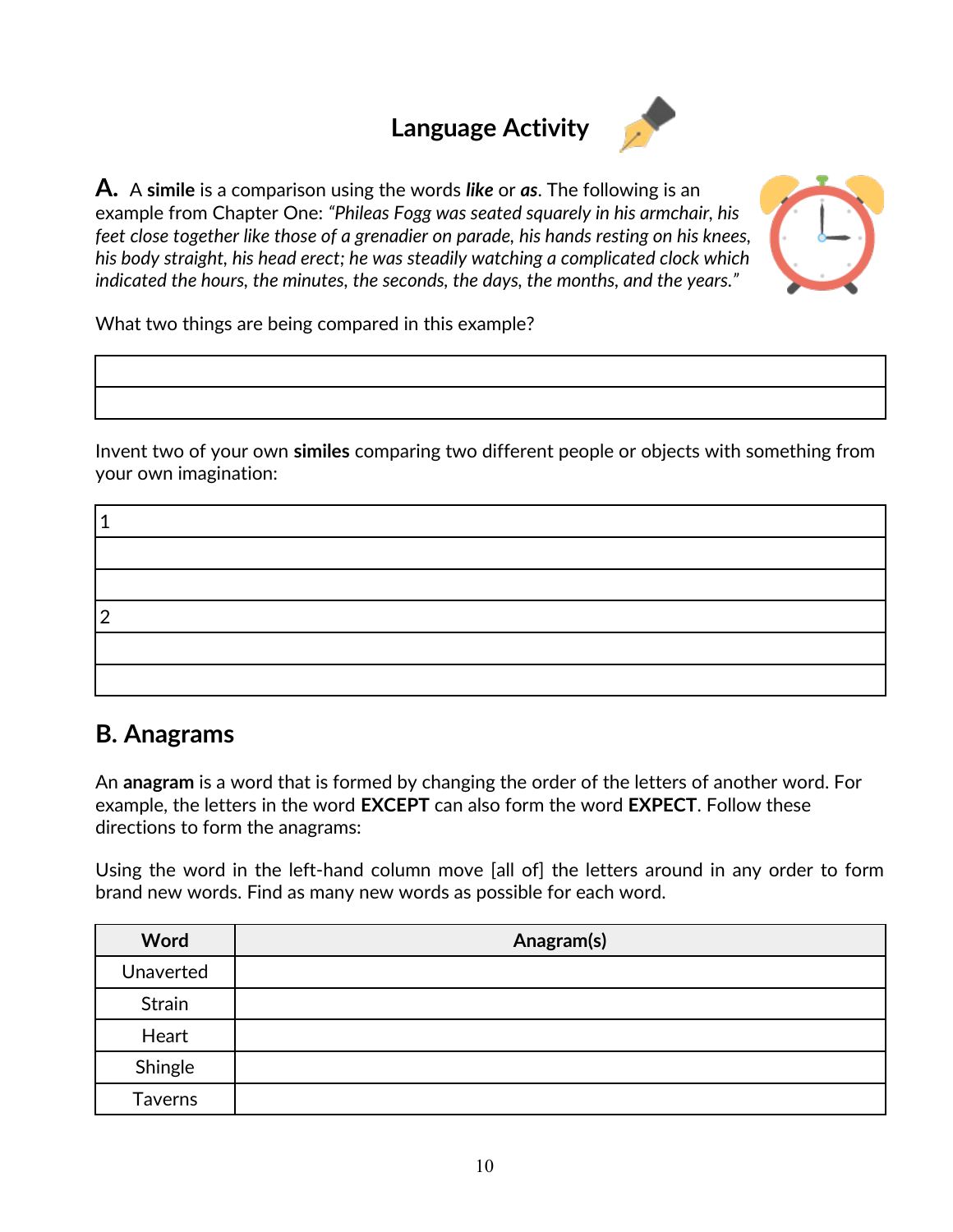## **C. The Eight Parts of Speech**

Find at least four examples of each of the eight parts of speech from these chapters and list them in the appropriate section of the chart below.



| Interjections       |  |
|---------------------|--|
|                     |  |
| <b>Nouns</b>        |  |
|                     |  |
| <b>Pronouns</b>     |  |
|                     |  |
| Conjunctions        |  |
|                     |  |
| <b>Prepositions</b> |  |
|                     |  |
| Adjectives          |  |
|                     |  |
| Adverbs             |  |
|                     |  |
| <b>Verbs</b>        |  |
|                     |  |